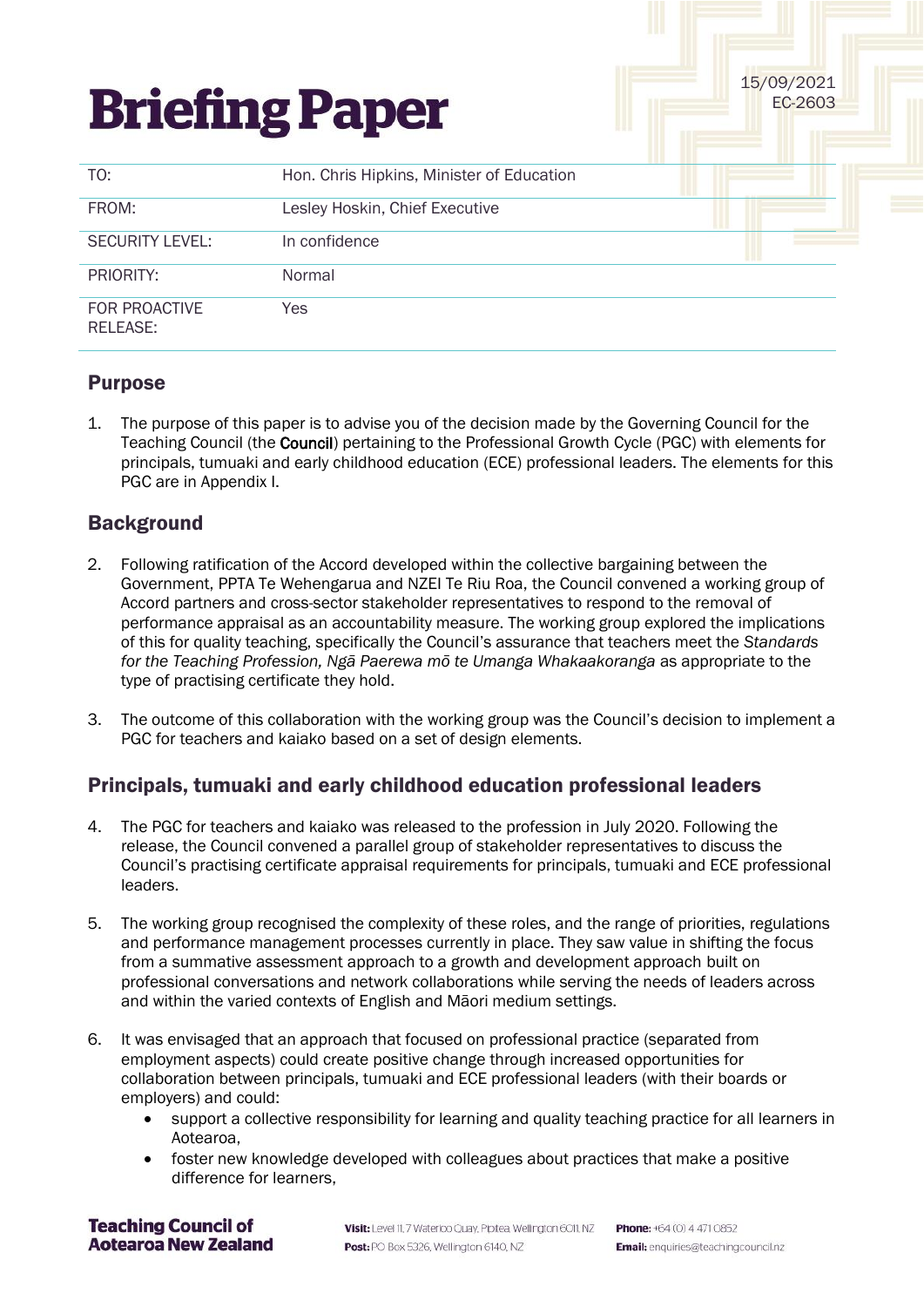- increase more equitable access to opportunities for their own learning and growth, and
- reflect the profession's commitment to Te Tiriti o Waitangi and *Our Code, Our Standards, Ngā Tikanga Matatika, Ngā Paerewa*.
- 7. In February 2021, a proposed PGC for principals, tumuaki and ECE professional leaders and developed with the working group was released to the profession by the Council along with a survey.
- 8. Feedback from that survey included individual and group responses. The majority of responses were positive. Responses also highlighted aspects that needed greater clarity and indicated that the readiness to implement the changes proposed was varied. Of note was the variable access to networks that could be used for the professional learning collaborations.
- 9. The Governing Council received the feedback findings and working group recommendations in June 2021 and
	- Approved minor revisions to the elements including who needed to be involved in creating the PGC and clarifying the place of the *Standards* I *Paerewa* in the principal, tumuaki and ECE professional leaders' contexts.
	- Agreed to allow flexibility in the timeframe for implementation. It was proposed that in mid-2021 this PGC would be released, and principals, tumuaki and ECE professional leaders would have the flexibility to begin their implementation of their PGC from then until the commencement of the 2023.
	- Agreed to next steps for the Council to support the implementation of the PGC for principals, tumuaki and ECE professional leaders.

### Next steps

- 10. The Council will convene a further zoom meeting of the working group members prior to the release of the PGC (planned for mid October). The focus of this meeting will be to discuss how we can collectively support members and their representative organisations to understand the PGC and engage in it for maximum benefit.
- 11. With the release of the PGC, other communications to support the change will be undertaken undertaken using the networks of our working group members, the Council's established processes of newsletter, website and zoom or face-to-face presentations and workshops with groups nationally.
- 12. A number of people within these schooling and ECE roles will help to communicate the changes with the profession over the next six-twelve months, alongside various associations and unions.
- 13. The Council will collaborate with members of the profession who have sector and context specific expertise to support the development of guidance materials. It is envisaged that these will be particularly in the areas of:
	- forming, adapting and sustaining valuable networks to support professional growth
	- giving and receiving feedback to professional network colleagues.
- 14. The Council is working with NZEI to create a Te Ao Māori change management framework that can be used by the profession to embed the teacher and kaiako PGC and also to implement future initiatives. Te Ao Māori concepts within the framework are also being used to explore, enhance and understand the ways in which the Council can support the move from appraisal to the PGC for principals, tumuaki and ECE professional leaders.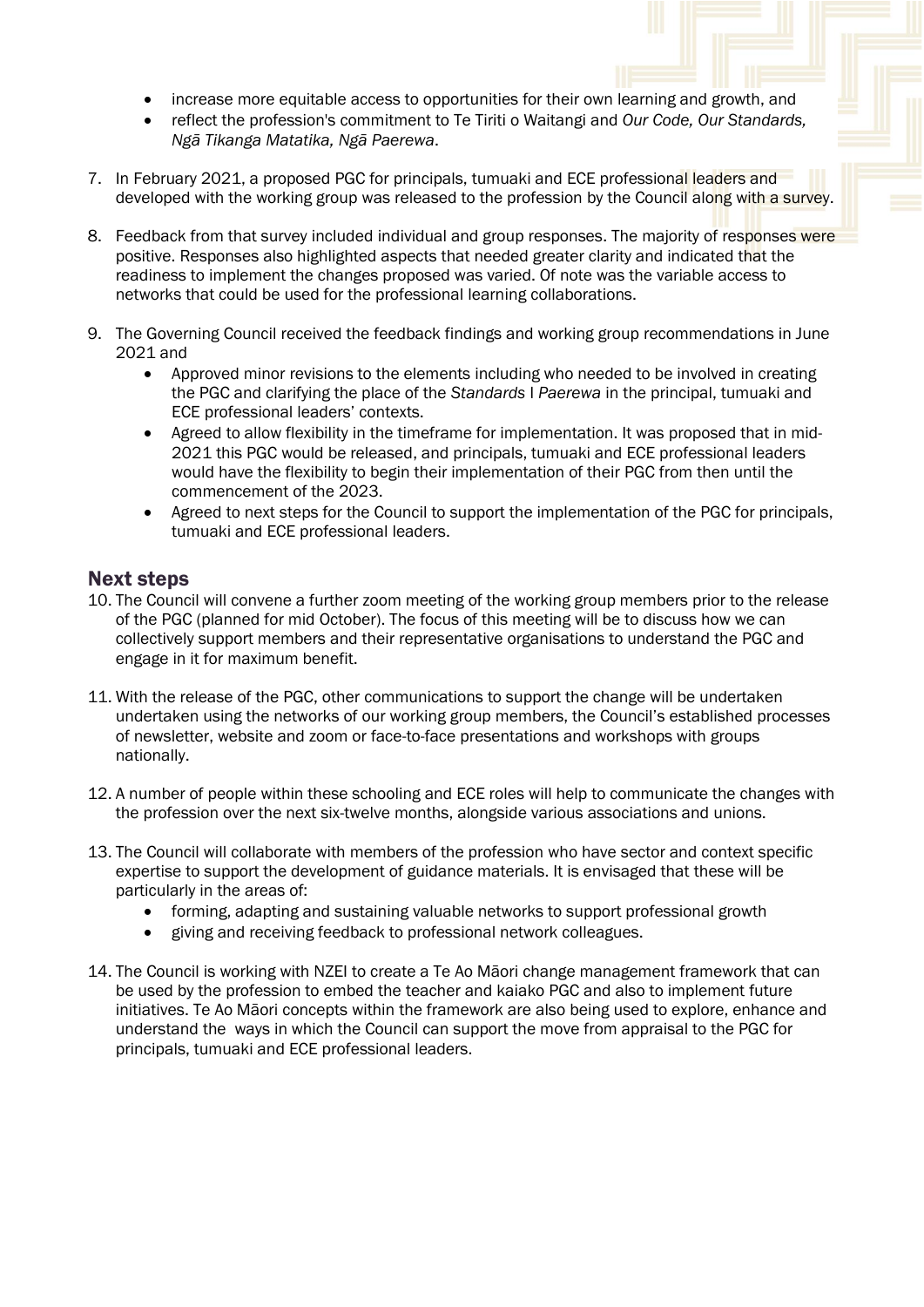# Appendix I: Communication documents for the profession

# A. Professional Growth Cycle Announcement for principals, tumuaki and early childhood education professional leaders

We are pleased to announce the Professional Growth Cycle (PGC) for principals, tumuaki and early childhood education (ECE) professional leaders in all sectors and settings.

This PGC has been developed with our working group of stakeholder representatives from across the sectors. Much like the professional growth cycle for teachers, the PGC for principals will reposition the Standards | Ngā Paerewa within everyday holistic practice.

#### Changes

The key changes focus on a shift to a higher trust model with reduced compliance activity, that can also place value on professional learning networks where positional leaders can connect. Like the teachers' PGC, it will feature a set of elements that support principals, tumuaki Māori, and ECE professional leaders to focus on professional growth in their unique settings. The PGC is also designed to accommodate any current, and effective, appraisal arrangements that relate to professional features of a leader's role and the (related but different) employment aspects.

Our next steps for implementing the PGC for principals is to generate further conversation with the profession and explanation regarding the roles and activities within a PGC. Some also identified the need for preparation work to achieve the intended benefits of the PGC across the profession.

#### Timeline

We'll therefore be promoting a flexible timeline for implementing the PGC for principals to accommodate both those who want to start their PGC now, and for others who prefer more preparation time until February 2023 to begin. In the meantime, we'll continue work with our partner agencies and keep you informed on the next steps.

#### PGC Elements and FAQs

We've attached the PGC elements and a set of FAQs for you to begin familiarising yourself with as we collectively move towards implementation of the Professional Growth Cycle for principals, tumuaki and early childhood education (ECE) professional leaders in all sectors and settings.

# B. Professional Growth Cycle with Elements

The professional growth cycle:

- reflects the profession's commitment to Te Tiriti o Waitangi and *Our Code, Our Standards, Ngā Tikanga Matatika, Ngā Paerewa,*
- is intended to create more equitable, contextually responsive access to opportunities for the learning and growth than currently occurs through highly varied appraisal systems,
- promotes the use of research and frameworks while fostering new knowledge developed with colleagues about practices that make a positive difference for learners,
- encourages a collective responsibility for learning and quality teaching practice for all learners across the diverse contexts of Aotearoa.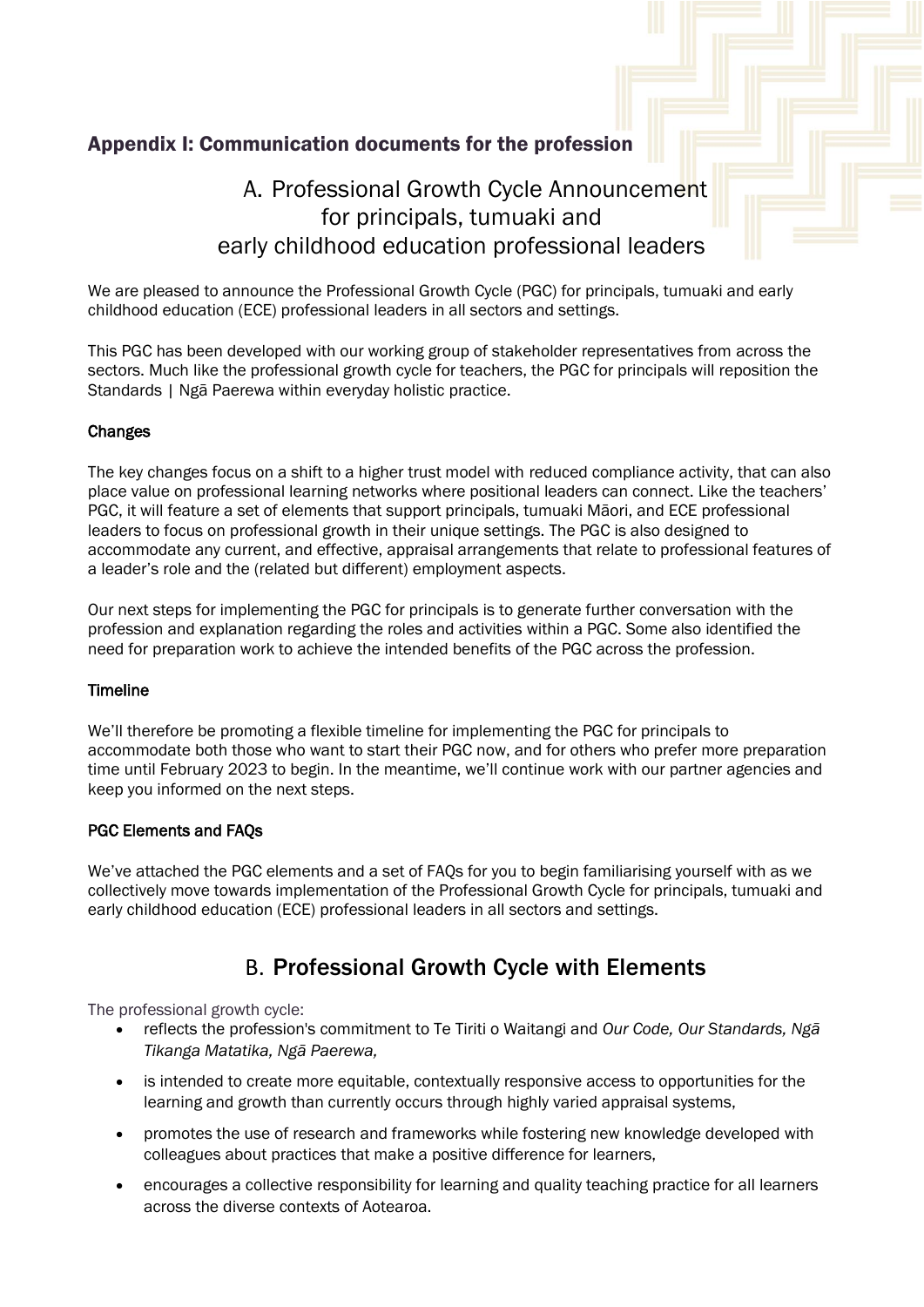Element a: Principals and professional leaders will facilitate a collective understanding of the *Standards | Ngā Paerewa* in their context and what meeting and using them in their teachers' and their own practice looks like.

Element b: Principals and professional leaders will plan their professional growth cycle and share this with their presiding board member or ECE employer to plan how they will be supported in it.

Element c: Principals and professional leaders will engage in professional learning using the *Standards | Ngā Paerewa,* within a professional learning network of colleagues to develop their professional practice.

Element d: Principals and professional leaders will look for and engage in opportunities to receive feedback on their practice from a range of sources, including the presiding board member or ECE employer or their delegate.

Element e: A professional learning network colleague who holds a Tūturu | Full (Category One) practising certificate will confirm annually that the principal or ECE professional leader has participated in the professional growth cycle and will also provide a statement to them about whether they meet (Tūturu Full (Category One) Practising Certificate) or are likely to meet (Pumau Full (Category Two, previously subject to confirmation) practising certificate), the *Standards | Ngā Paerewa* (but with no evidence documents for the purposes of practising certificate renewal). 1

Element f: If in the endorser's judgment, the principal or professional leader's practice does not meet (Tūturu Full (Category One)) or is not likely to meet (Pūmau Full (Category Two)) the *Standards/Paerewa*, they will discuss this with the principal or professional leader.

# C. Frequently Asked Questions

#### *Background*

#### 1. What is the professional growth cycle for principals, tumuaki and ECE professional leaders?

The professional growth cycle (PGC) is the learning-focused process that has replaced performance appraisal for the purposes of determining whether principals, tumuaki, teachers, kaiako and early childhood education (ECE) professional leaders meet the *Standards for the Teaching Profession* or *ngā Paerewa mō te Umanga Whakaakoranga.*

Using the elements as a guideline, principals, tumuaki and ECE professional leaders can develop a professional growth cycle that works for them in their setting. The elements are intended to structure the growth cycle, while leaving room to craft a process that is authentic to the professional learning focus. The design of the PGC centrally positions the distinctive contexts of learning environments, and as such, allows meaningful growth to occur for principals, tumuaki and ECE professional leaders.

#### 2. Where did the PGC come from?

In August 2019, NZEI Te Riu Roa, PPTA Te Wehengarua and the Ministry of Education signed an Accord to give effect to building a high trust environment for the teaching profession and additionally to remove performance appraisal for teachers. A working group of Accord partners and cross-sector representatives was convened by the Teaching Council (the Council) to address the intention of the Accord for teachers. Subsequently, a second group was formed to consider the implications for principals, tumuaki and ECE professional leaders. As the Council is the professional body for teachers, the working groups included voices from ECE, primary and secondary, English medium and Māori medium settings.

#### 3. What is the purpose of the PGC for principals, tumuaki and ECE professional leaders?

<sup>1</sup> Endorsement scope

An updated Endorser Guideline will include a section for principal, tumuaki and ECE professional leaders' a) annual endorsement and

b) triennial endorsement for the practising certificate application.

The FAQs attached here identify the expectations for each.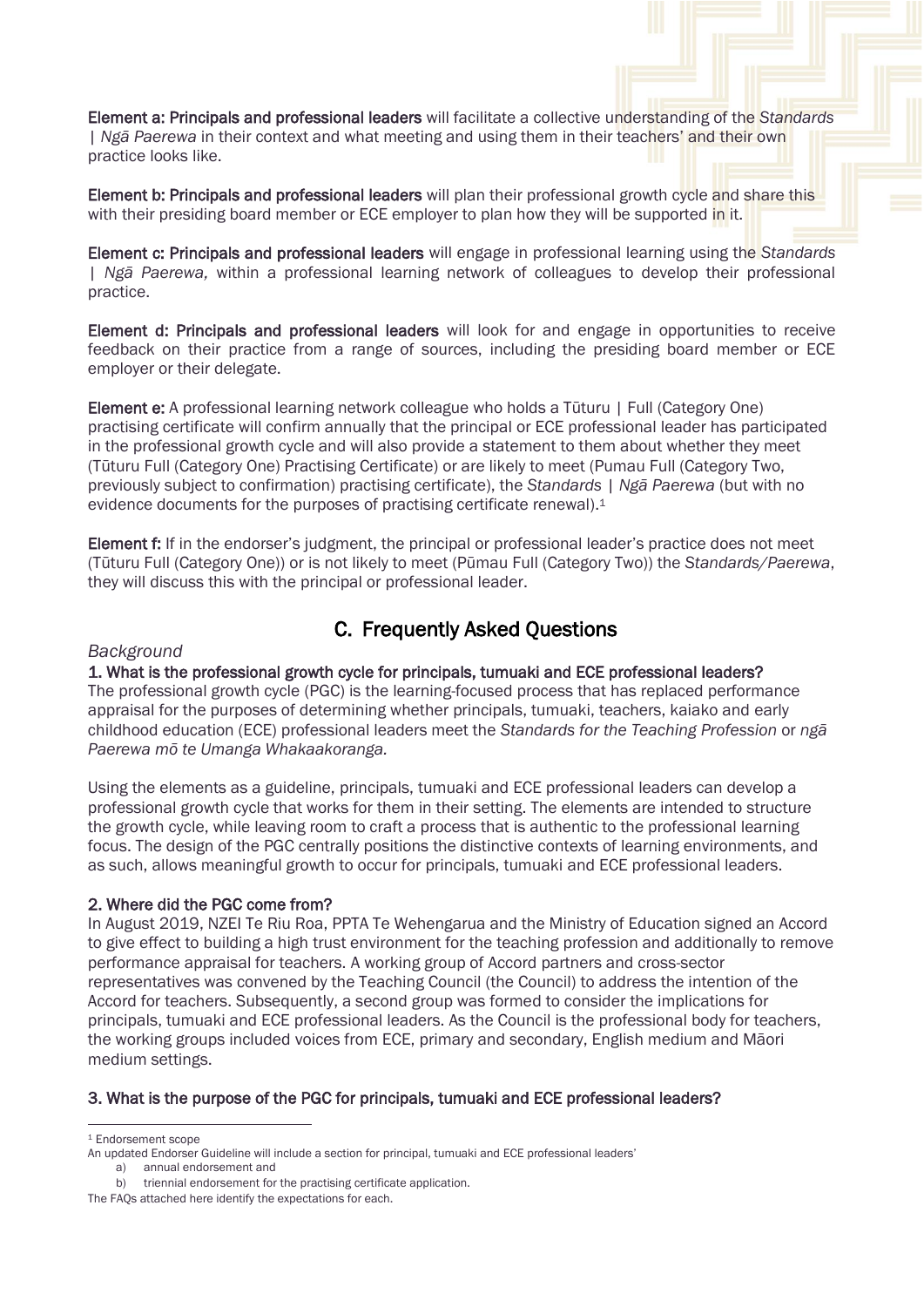The PGC demonstrates trust in the profession to meet the high expectations they set for themselves. This would be done by removing unproductive compliance activities, reducing workload and enabling a focus on professional growth whilst upholding the legal obligation to ensure that everyone holding a practising certificate meets the *Standards l ngā Paerewa*.

It focuses on the professional aspects of these roles. The PGC should enable principals, tumuaki and ECE professional leaders to focus on their growth and support them to effectively undertake the complexity of their role in their unique setting.

#### 4. What is the relationship of the PGC to other performance review or employment requirements?

With its strong learning focus, the PGC will most likely be designed independently from these other requirements. Alternatively, a single process that addresses the professional and employment aspects of the role remains an option.

The presiding board member or ECE employer alongside the principal, tumuaki or ECE professional leader will decide on the degree to which the PGC can address other aspects of performance management or employment processes of the context, such as Licensing Criteria GMA7 for the ECE professional leaders.

#### 5. What is the relationship of the professional growth cycle to the Leadership Strategy and Rauhuia?

The PGC fully reflects the intention of the Leadership Strategy and the Council's overarching Rauhuia approach to building leadership. This can be seen through the recognition of networked leadership (focus area 4) as a way to foster and share quality practices and leadership knowledge. The PGC is designed to promote personalised professional learning (focus area 3) that recognises the importance of continual learning throughout the career of principals, tumuaki and ECE professional leaders. The *Leadership Strategy for the teaching profession of Aotearoa New Zealand (Leadership Strategy)*  identifies participation in professional networks and engagement in collaborations for the benefit of their communities and young people as markers of educational leadership success.

#### *Timeframe*

#### 6. When does this need to start?

Feedback from the profession alerted us to the varied circumstances and readiness to support this change. For this reason, there is a flexible timeframe for starting the professional growth cycle. It allows those who are ready to begin their PGC at the time of the announcement to do so and it also allows those who prefer more preparation time until 1 February 2023 to begin implementation.

#### *Designing a PGC*

#### 7. Who is involved when designing a PGC?

The principal, tumuaki or ECE professional leader plans the PGC. It is expected that they will do this in consultation with others within their setting and beyond who can bring a valued contribution to the plan that supports meaningful professional reflection, conversations and growth. As part of the design, it is expected that the endorser would be identified. Element b also indicates the importance of sharing the plan with the presiding board member or ECE employer. This is in order to honour that partnership, ensure that there is a good understanding of the benefits to learners and support needed for successful implementation and valuable learning.

#### 8. What resources could be used?

A range of resources and frameworks such as the *Educational Leadership Capability Framework* or *Tū Rangatira* are available to inform the design and implementation of the professional growth of the principal, tumuaki or ECE professional leader. As the PGC is implemented across settings, it is anticipated that a list of references that are recommended as valuable to the design process will be created using information from the profession and made available.

#### 9. What role does a presiding board member or ECE employer play in the design and implementation of a professional growth cycle?

This PGC plan should be shared with the presiding board member or ECE employer so that they can understand and be effectively involved in planning the support needed for the PGC. It should enable the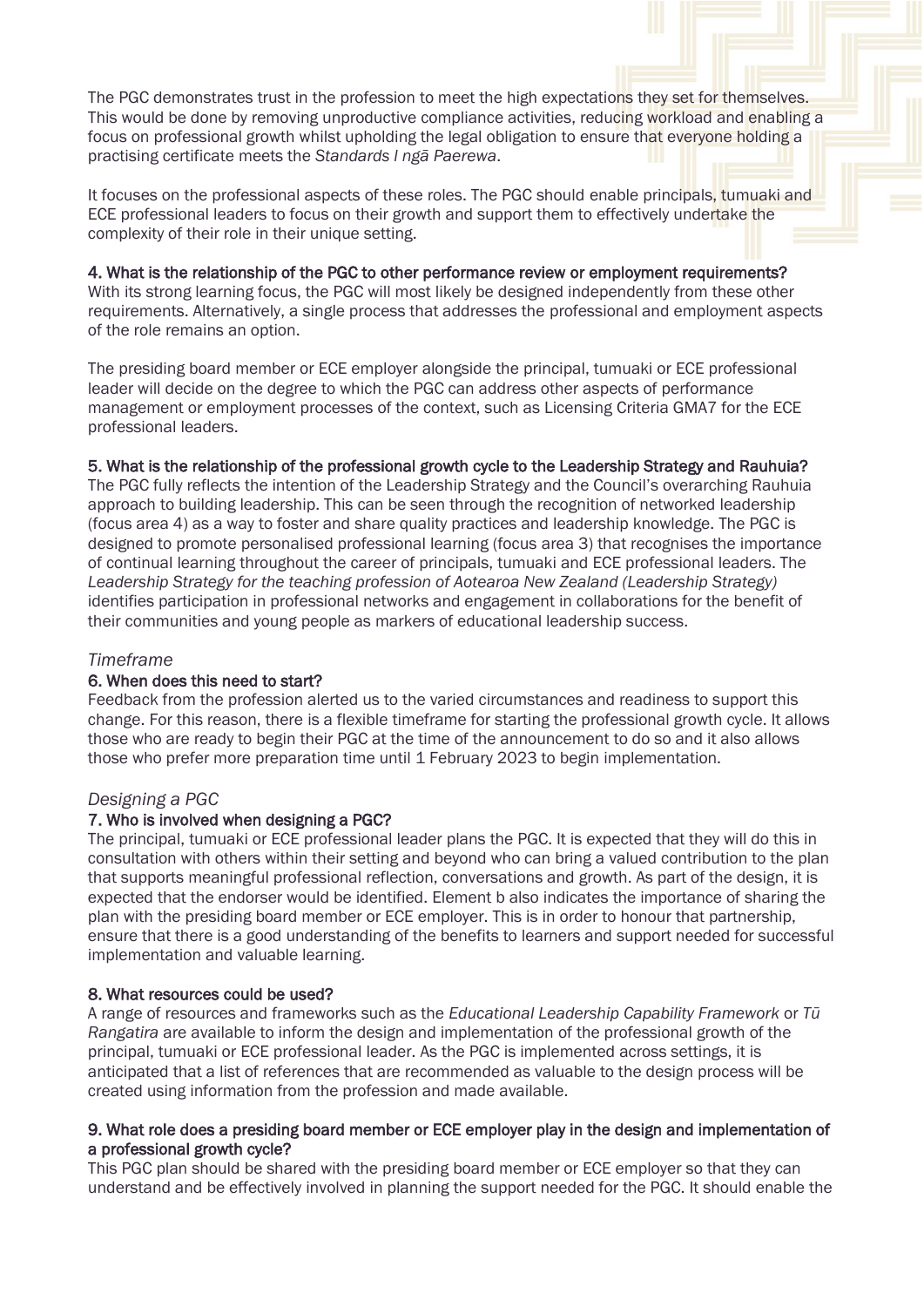principal, tumuaki and ECE professional leader to focus on their growth as leader of learning to effectively undertake the complexity of that role in their unique context.

The Council is keen to provide some professional learning opportunity with NZSTA for Board members or with employers in ECE contexts to support their understanding of the role they may play in this PGC.

#### 10. Who else can be involved in my professional growth cycle?

In the development phase of the PGC, other professionals (peers of the principal or ECE professional leader from other settings) who can support the learning within the cycle should be identified. Other people who can offer valuable input should also be involved. It can be whānau, family, kaumātua, iwi, hapū or community members. It could be your senior colleagues from your setting. Other professionals from outside the setting could be identified for the specific expertise and experience that they have. This would be done in order to support an area of growth for the principal, tumuaki or ECE professional leader or to provide mentoring or coaching as part of the cycle. This would not be a requirement.

#### *Networks*

#### 11. What is the purpose of the professional network?

The PGC encourages teachers and kaiako to learn, share new knowledge and grow practice through collaborations with peers. In the same way, the principal, tumuaki or ECE professional leader is strongly encouraged to participate within a learning network of peers (locally or using distance technologies). These networks may already exist or could be created specifically for the professional growth cycle in the interests of improved professional practices and enhanced outcomes for learners. Within such a group, participants could:

- engage in collegial professional conversation where ideas can be tested and critique offered,
- collaborate in thinking, learning, generating new understandings as part of using the *Standards*  / *ngā Paerewa* and
- support innovation*.*

The principal, tumuaki or ECE professional leader would be reciprocating in support of the learning of their network peers.

#### 12. What if I do not have a network?

During 2022, the Council will be exploring ways people can be supported to access or form networks for this purpose. We will also continue conversations about the PGC with the profession using the experience and knowledge they have of successful professional learning networks to design guidance on how these can be set up and maintained for the PGC.

#### 13. Can we have more than one network?

A principal, tumuaki or ECE professional leader may have several networks that can be used at various times to support their professional growth. Their setting may be part of a Kāhui Ako or a network of learning that they have created with colleagues. From the survey feedback, we learned that there are a variety of networks that are seen as suitable for professional growth cycle work. However, when creating a network for this purpose, it is important to realise that it does not need to be formalised, facilitated or locally based (distance technologies provide opportunities for remote networking).

#### *Feedback*

#### 14. Who gives feedback? How do we ensure that as network colleagues we can give, receive and use the feedback for its maximum advantage?

It is envisaged that peers within the principal, tumuaki or ECE professional leader's network would provide feedback as part of their on-going interaction and collaboration. Similarly, feedback could come from other professionals with specific expertise. The range of feedback/feedforward sources that are 'naturally' available to the leader should be used in the PGC. The sources could include parents, whānau, hapū, iwi or the presiding board member or ECE employer.

Feedback to the Council about the PGC has indicated that this will be an area of development for some people as they discuss within their networks how to gain the benefits of feedback. Throughout 2022, the Council will continue conversations with the profession and facilitate opportunities for focusing on this aspect of learning in a network as part of professional growth cycle.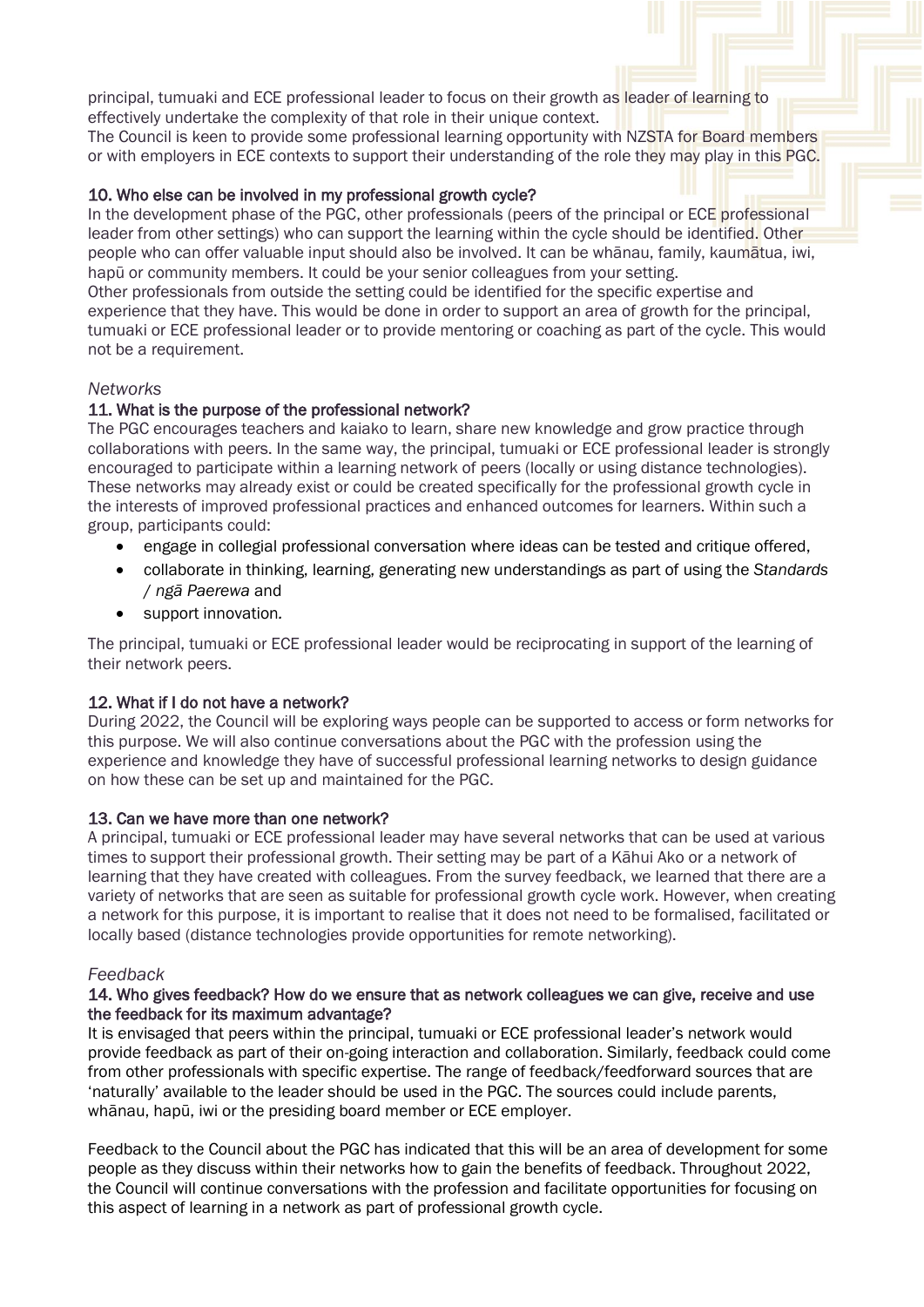#### *Endorsement*

#### 15. Who is the endorser? How do they know enough about my practice to endorse me? What evidence do they need to collect?

An endorser must hold a Tūturu Full (Category One) practising certificate and is expected to come from within the network that is used as part of the PGC. It is expected that the decision as to who will be the endorser will be made by the principal, tumuaki or ECE professional leaders with the presiding board member or the ECE employer.

The endorsement decision is not intended to be a summative assessment. Rather, it is a professional judgment about the PGC participation and the way the principal, tumuaki or ECE professional leader's practice meets the *Standards* or *ngā Paerewa.* 

We do not envisage that the endorser must visit the school, centre or service. Instead, having collaborated within the network and engaging in evidence-based conversation, they would be able to make the decision about the practising certificate renewal. It is not expected that the endorser would 'collect evidence'; however, they would have been involved in conversations throughout the cycle that gave them the confidence that the colleague meets the *Standards | ngā Paerewa* and has participated in a PGC. This can be thought of as knowing the practice and the 'naturally occurring evidence' used by their teachers or leadership team members in their own context.

#### 16. Would endorsement be reciprocal between two principals, tumuaki and ECE professional leaders?

As the PGC is designed to promote collaboration and learning between networks of principals, tumuaki and ECE professional learners, it is not intended that the endorsement process would involve only two people each endorsing the other.

#### 17. Why do we need to have annual endorsement when practising certificates are renewed triennially?

Any teacher holding a Tūturu Full (Category One) practising certificate is expected to be demonstrating the *Standards | ngā Paerewa* in an on-going manner, as they are holistic descriptions of high quality teaching. Confirmation of this is one aspect of the annual endorsement. Confirmation of annual participation in the PGC as a replacement for appraisal is also expected (refer element e.). This confirmation is referred to here as annual endorsement.

For all teachers who are seeking endorsement as part of their practising certificate renewal, having the annual confirmation statements (which replace the lengthy summary report previously required by the Council in appraisal) gives them and their endorser the confidence that they can make the endorsement based on the previous three years. These statements are particularly important when endorsers change, often as a result of people changing their employment place or role within the three year cycle.

#### 18. What is an endorser going to be endorsing annually?

Annual endorsement for a colleague in your network involves providing a statement confirming that they:

- have participated in a professional growth cycle
- meet the *Standards I ngā Paerewa* for Tūturu Full (Category One) or likely to meet for Pūmau Full (Category Two).

#### 19. What am I going to be endorsing for the renewal of the practising certificate triennually?

Endorsement for the renewal of a practising certificate includes confirmation that the applicant:

- has participated in a professional growth cycle annually
- meets the *Standards I ngā Paerewa* for Tūturu Full (Category One) or likely to meet for Pūmau Full (Category Two)
- has developed and practised te reo me ngā tikanga Māori
- undertaken satisfactory professional learning and development (this is met through the engagement in a PGC).

#### 20. What if a network colleague is not a suitable option for endorsement in any year?